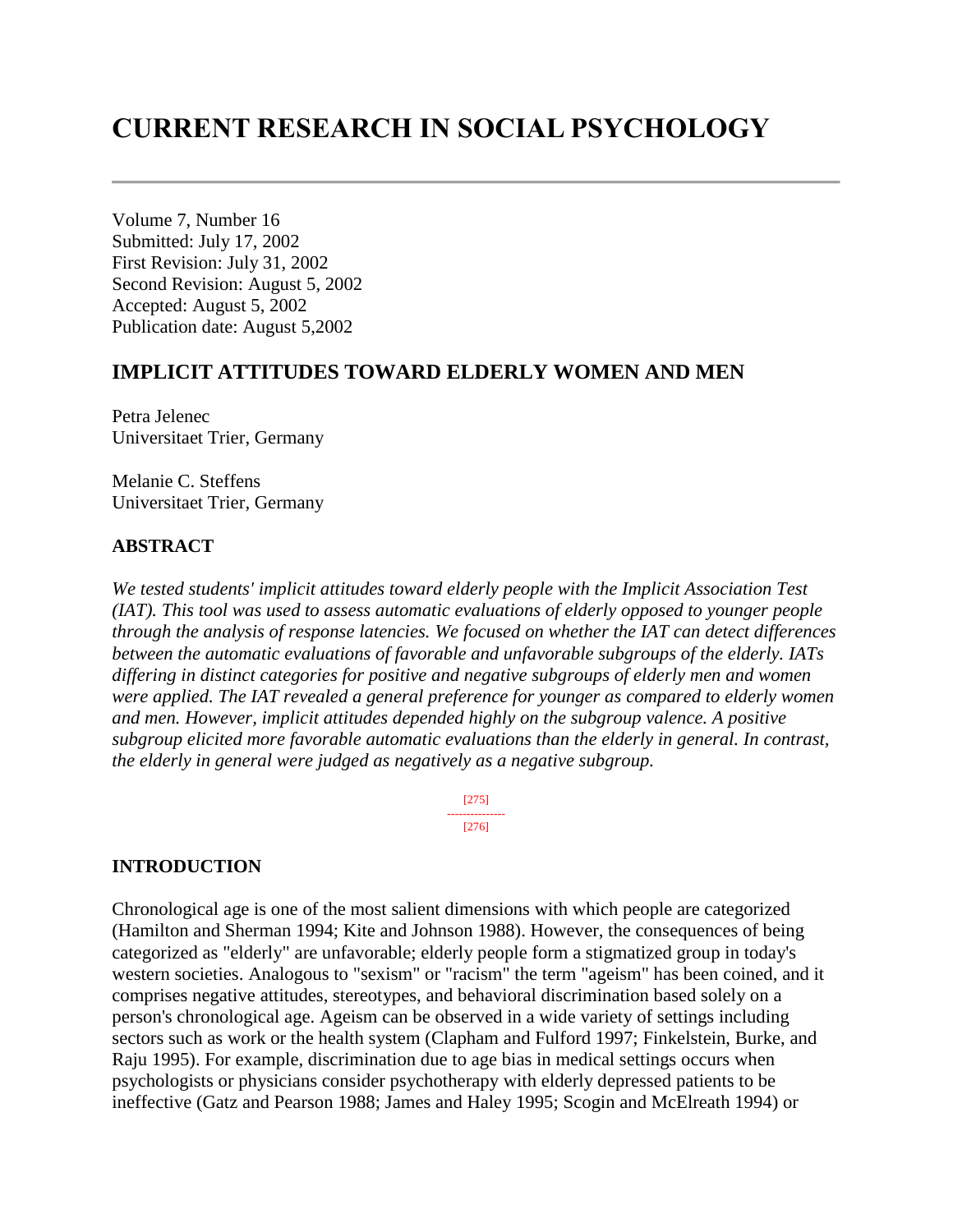when mental impairments are judged as irreversible too quickly so that medical professionals refrain from treatment (Filipp and Schmidt 1995). It cannot be denied that aging has in fact some negative consequences (e.g., decline in physical health). However, discrimination in fields like employment or health care are partly based on a clear overestimation and overgeneralization of elderly people's impairments. These stereotypic and unfavorable views of old age may be a crucial reason for the inadequate treatment of the elderly. Therefore, research on the different facets of ageist attitudes and stereotypes is an important topic.

When asked about their views on elderly people, individuals predominantly show negative attitudes and beliefs compared with those toward younger people. However, the investigation method strongly influences the ratings of old people. For example, elderly people are judged more negatively when participants have to compare young and old people, or when the elderly in general (instead of a specific elderly person) are to be rated (Kite and Johnson 1988). Additionally, studies on subtyping show that the elderly are not perceived as a homogenous group (Brewer, Dull, and Lui 1981; Brewer and Lui 1984; Hummert 1990; Hummert, Garstka, Shaner, and Strahm 1994; Schmidt and Boland 1986). Several subgroups can be distinguished. The most important and best-replicated of those subgroups include both positive and negative subtypes, e.g. Perfect Grandparent, Golden Ager, Shrew, Curmudgeon, or Severely Impaired (Hummert et al. 1994). Explicit ratings of these subcategories show that they clearly differ in valence (Hummert 1990; Schmidt and Boland 1986).



The negativity of the ratings also depends on the year the investigation took place. Newer studies reveal smaller differences between the evaluations of young and old target groups on self-report measures (Kite and Johnson 1988). It is quite possible that during the last few decades participants have become more concerned about social desirability when exposing ageist attitudes. Similar developments have been observed using self report measures on racism (Judd, Park, Ryan, Brauer, and Kraus 1995) and sexism (Swim, Aikin, Hall, and Hunter 1995). Therefore, attitudes and stereotypes about aging should not be judged relying on direct selfreport measures only, but should be examined with so-called indirect measures also. Indirect (or implicit) measures of attitudes and stereotypes reveal automatic and not necessarily conscious evaluations or stereotyping of target groups (Wilson, Lindsey, and Schooler 2000; Wittenbrink, Judd, and Park 1997). They possess the crucial advantage of not being directly influenced by deception or self-presentation strategies. Additionally, these measures are supposed to capture facets of evaluation or stereotyping which are not accessible through introspection (Nisbett and Wilson 1977). Such aspects of evaluation can be measured only indirectly (Greenwald and Banaji 1995), for instance, with response latency measures.

There are a few studies in which automatic judgments of old age have been assessed with response latency measures, for example using affective priming procedures (Perdue and Gurtman 1990) or the so-called Implicit Association Test (IAT) (Dasgupta and Greenwald 2001; Greenwald, McGhee, and Schwartz 1998; Nosek, Banaji, and Greenwald 2002; Rothermund and Wentura 2001; Rudman, Greenwald, Mellott, and Schwartz 1999). Similar to explicit measure findings, it has generally been found that implicit attitudes toward the elderly are negative as well when compared to younger targets. Importantly, compared to the effect size of the explicit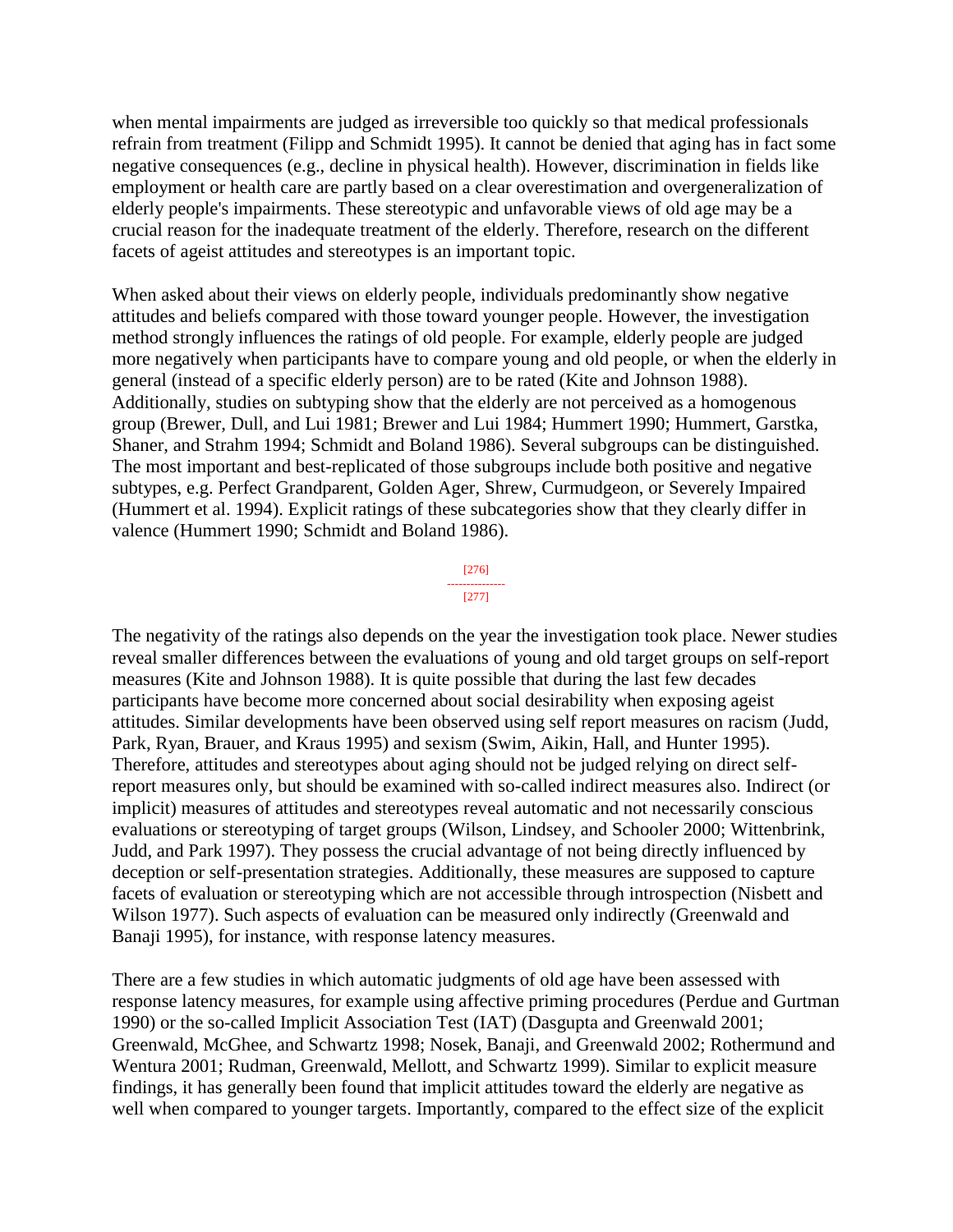age bias, implicit preferences for *young* vs. *old* were even larger (Nosek, Banaji, and Greenwald 2002). Furthermore, implicit attitudes were only marginally related to explicit stereotype and attitude measures (Rudman, Greenwald, Mellott, and Schwartz 1999). As compared to other implicit measures, the IAT showed particularly large effect sizes in detecting age bias (Rudman et al. 1999). It seems that the IAT is especially sensitive for measuring implicit evaluations of the elderly. The current study assesses whether this sensitivity also extends to attitude differences toward differently valenced subgroups of the elderly.

> [277] --------------- [278]

#### **The Implicit Association Test**

The IAT was developed by Greenwald et al. (1998) as a tool to measure automatic associations between target concepts and an attribute dimension. In the IAT, participants have to respond to four categories of stimuli by using only two response keys. When measuring implicit attitudes toward the elderly, participants have to classify stimuli belonging to the two target concepts (e.g., stimuli representing elderly people vs. stimuli representing young people) in between stimuli representing the two poles of an evaluative dimension (e.g., positive and negative words). Stimuli appear one at a time on the computer screen. When a target concept (e.g., elderly people) and a dimension pole of the attribute dimension (e.g. negative words) are of similar positive or negative valence, then mapping them onto the same response key should be easier than when target concepts and valenced words are evaluated differently. Therefore, participants with a strong association of *old* and *negative* should respond substantially faster when "elderly" and "negative" on the one hand and "young" and "positive" on the other share the same response key. Reactions will take more time when the concepts "elderly" and "positive" (and "young" and "negative") have to be mapped to the same keys. This is illustrated in Figure 1.

**Figure 1:** Illustration of the Implicit Association Test (IAT)



The easier, young+positive, assignment will henceforth be called "congruent," the other, "incongruent." The reaction time difference (the IAT effect) between the incongruent and the congruent condition shows the degree to which the two target concepts are associated differently with the evaluative dimension.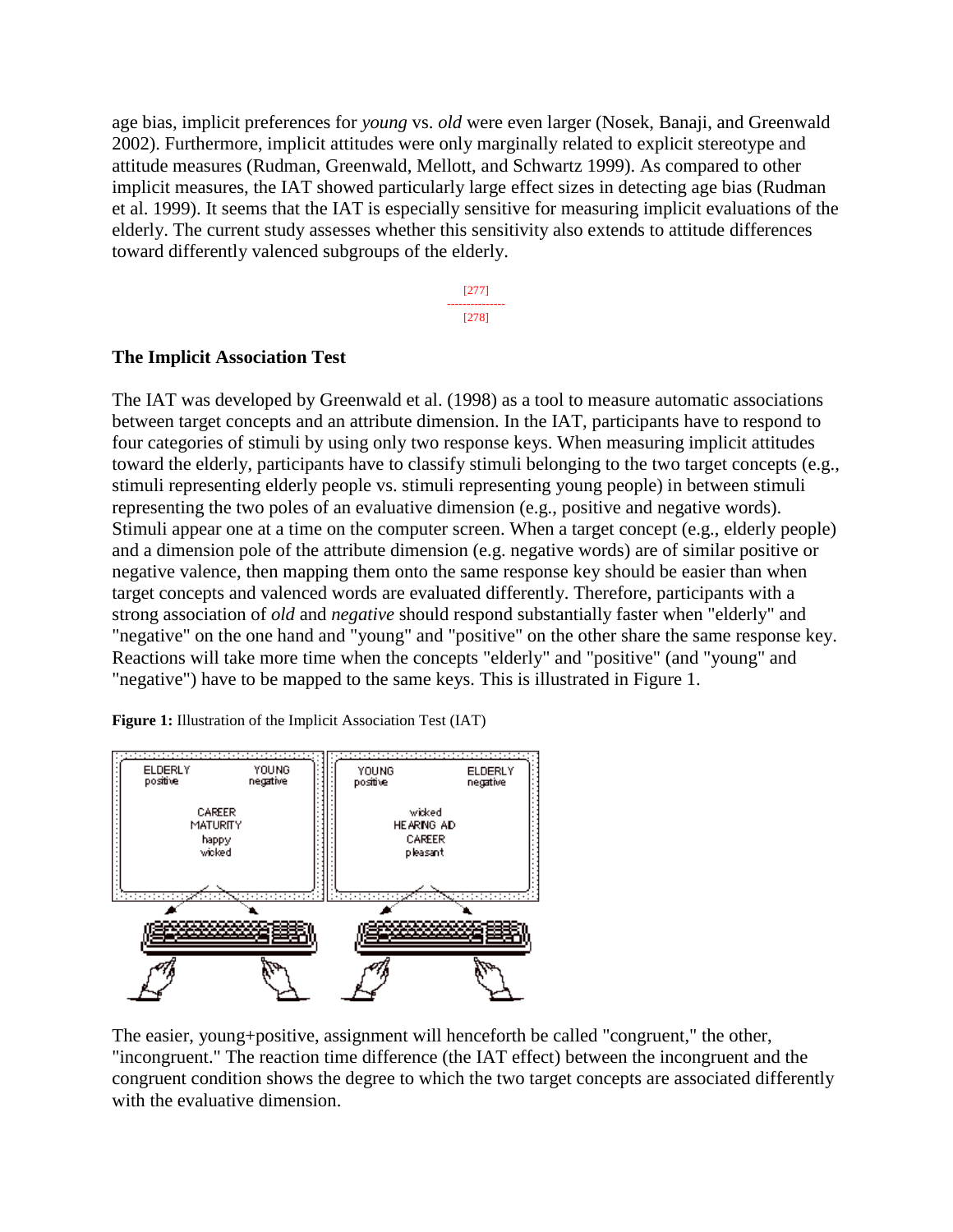[278] --------------- [279]

There is an ever-growing body of evidence as to the validity of various IATs. For instance, an IAT evaluating Japanese versus Koreans discriminated almost perfectly between Japanese and Korean test takers (Greenwald, McGhee, and Schwartz 1998). In another known-groups approach, IATs discriminated well between individuals very fearful of snakes and individuals very fearful of spiders (Teachman, Gregg, and Woody 2001). An IAT on gender stereotyping predicted social competence ratings of stereotypically male acting candidates in a job interview situation (Rudman and Glick 2001; Steffens, Günster, and Mehl 2001). The implicit association of *self*+*conscientious* predicted the number of errors made in a concentration test that was administered without time limits (Steffens 2002). Finally, the IAT was the only of seven implicit self-esteem measures that correlated significantly with several criterion variables, such as raters' impressions of participants' self-esteem as revealed in essays (Bosson, Swann, and Pennebaker 2000). Taken together, these findings show that the IAT is a promising new tool for investigating implicit attitudes, stereotypes, and self-related cognitions. Whether the IAT is sensitive to variations in the groups presented, is a question that has not been addressed yet.

## **The Current Research**

In all the studies that have addressed implicit attitudes toward elderly people, the elderly were only investigated as a general category. However, as stated above, elderly people can be perceived as distinct subgroups that differ in controlled appraisal. Consequently, we explored whether introducing the elderly as members of differently valenced subgroups has an impact on automatic evaluations also. Labeling an old person as a "perfect grandparent" should diminish the negativity of the automatic evaluation (here compared to the younger population in general), and because this subgroup is clearly positive the negative age bias could even be overcome. Furthermore, we wanted to know whether introducing someone as a member of a negatively valenced subgroup ("old shrew" or "old curmudgeon") could even increase the automatic age bias, or whether the elderly in general were essentially evaluated as negatively as their most negative subgroups.

In addition to differing between subcategories, the present study examined the automatic age bias for male and female targets separately because it could be that elderly women and men are evaluated differently. For example, both men and women are rated as less attractive when they grow older. However, the decline of perceived attractiveness is larger for elderly women than for elderly men (Deutsch, Zalenski, and Clark 1986). Given this double standard of aging (Kogan 1974), we examined whether elderly women (compared with younger women) are judged more negatively than elderly men (compared with younger men). Furthermore, we investigated whether replacing the neutral female elderly group with a negative elderly female subgroup (here: "old shrew") leads to an especially negative impact. The positive male subgroup (here: "good grandpa") could, in turn, have an especially positive impact.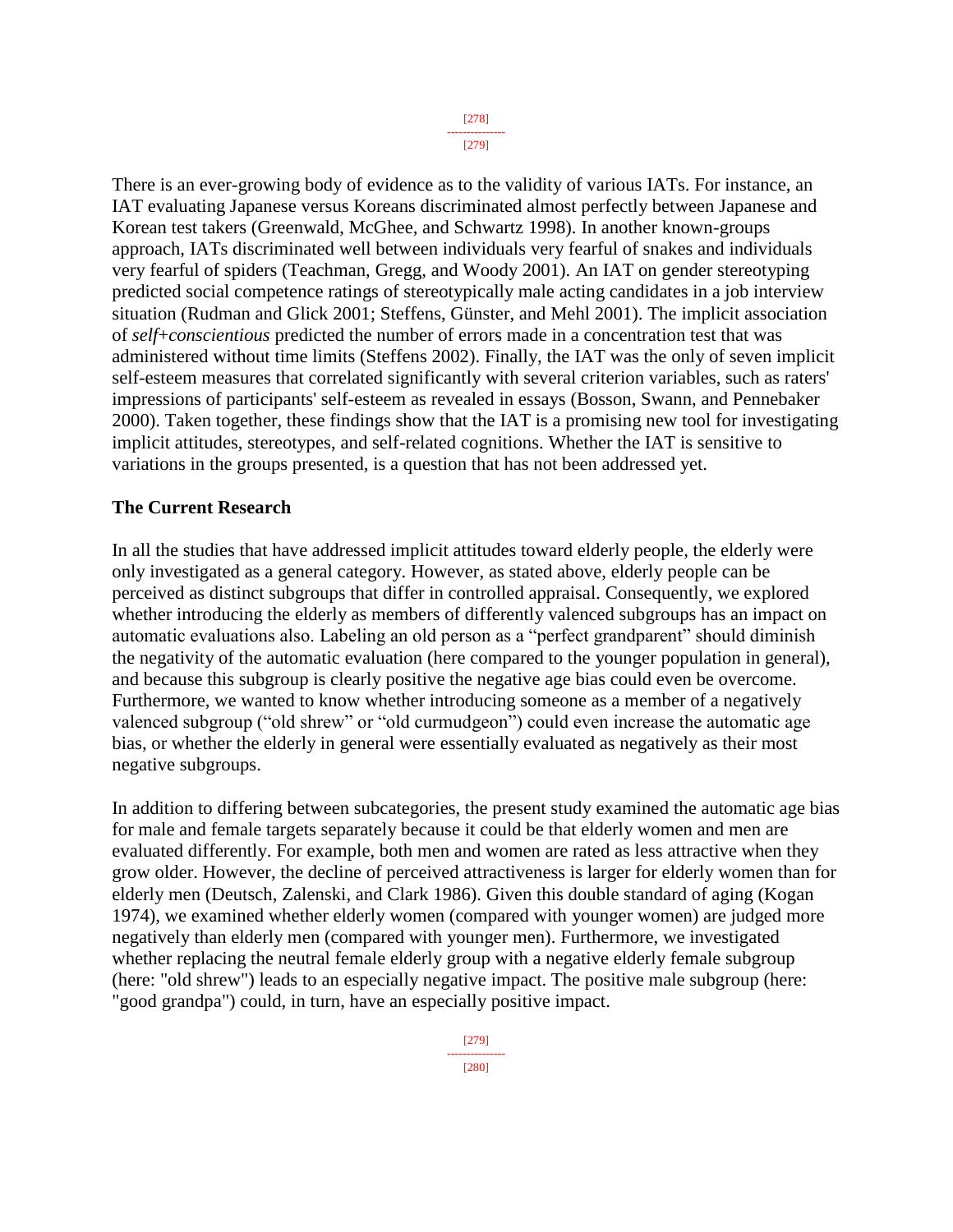In addition to implicit attitudes toward elderly people, explicit attitudes were assessed. Participants rated either elderly males or females on a semantic differential scale and then completed a questionnaire measuring attitudes toward elderly people in general.

## **METHOD**

## **Materials**

## *IAT stimuli and labels*

The labels describing young people were neutral in all IATs (young woman; young man) whereas the labels characterizing the elderly varied in valence (elderly woman, good granny, old shrew; elderly man, good grandpa, old curmudgeon). Stimuli representing the categories *young* and *old* consisted of 10 items stereotypically related to either *young* or *old* as assessed in a pilot study  $(N = 32)$ , e.g., career, cannabis vs. hearing aid, wisdom. Stimuli for these two categories did not differ in average evaluation (Steffens and Plewe 2001) and were matched on word length. To represent the attributes, we selected clearly positive or negative adjectives that are not associated with *old* or *young* and matched on word length. Only the category labels were varied across IATs (positive, neutral or negative; male vs. female), that is, the stimuli were identical in all experimental conditions.

## **Explicit Measures**

Two explicit scales assessing attitudes toward elderly people were administered. First, the Age Group Evaluation and Description (AGED) Inventory (Knox, Gekoski, and Kelly 1995), a semantic differential consisting of 28 bipolar adjective pairs was administered in a German translation. This semantic differential claims to contain 14 descriptive items measuring stereotypes and 14 evaluative items measuring attitudes. The authors showed that the descriptive items were based on two orthogonal factors, maturity and vitality, and the evaluative items formed two orthogonal factors, goodness and positiveness in their sample. Furthermore, factor analyses with all 28 items showed that the items loading on maturity and goodness and on vitality and positiveness were highly correlated. The items of the maturity and the goodness factor formed the age factor, and the items of vitality and positiveness formed the youth factor. Altogether, Knox et al. (1995) found this factor structure to be well replicable. Instructions for the current experiment were modified so that participants rated elderly men or elderly women instead of elderly people in general.

> [280] --------------- [281]

Second, the Attitudes Toward Old People Scale (Kogan 1961) was applied. The Kogan Scale measures attitudes toward old people employing 34 items; 17 of these are worded positively and 17, negatively. It assesses attitudes toward the elderly in general.

## **Procedure**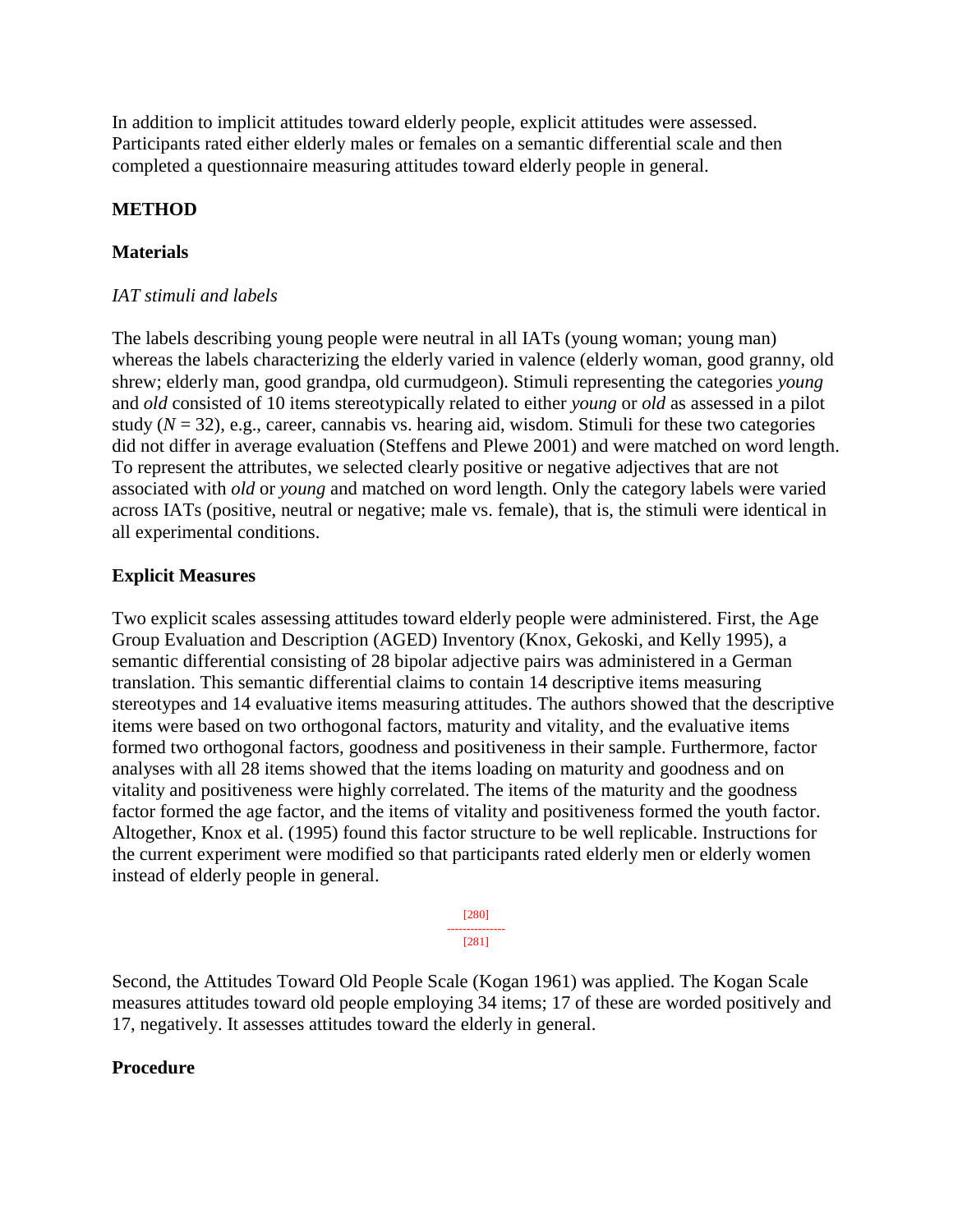We adapted the Mac-IAT computer program (Steffens 1999) to the needs of the current experiment. The IAT consisted of 5 discrimination tasks: (1) Practice in discriminating target concepts (10 trials), (2) practice in discriminating attributes (10 trials), (3) crucial combined task: congruent or incongruent, i.e. *young*+*positive* or *old*+*positive* (2x60 trials), (4) practice reverse discrimination of the target concepts (10 trials), and (5) crucial combined reverse task: incongruent or congruent,  $(2x60 \text{ trials})$ . Response keys were "Y" (positioned where the Z is on English keyboards) for left and "N" for right responses. Participants were instructed to place their index fingers on these keys. Stimuli appeared in the center of the computer screen, and category labels were presented throughout a task in the top left and right corners of the screen. False reactions were indicated by a flashing "F." After each task, the computer displayed the number of errors committed and the average reaction time during the previously completed task as feedback for the participants.

Participants were tested individually by a female experimenter in experimental cubicles equipped with iMacs. They read the instructions on the computer screen. First, they were given a (thematically unrelated) text containing a geographical description and finished a word completion task. Then they completed an IAT in which they were told that their reaction times would be measured and that some of the words presented were related to older or younger people. After that, the participants rated elderly people (of the same sex as in the previous IAT) with the AGED Inventory. Then they completed the Kogan Scale. The last part of the experiment consisted of questions referring to the text at the beginning of the experiment, and participants were asked to indicate how much contact they had with elderly people. The experiment lasted about 20 minutes. After the experiment was completed the participants were thanked and informed about the purpose of the study.

## **Design and Participants**

The dependent variable for the measurement of implicit attitudes was the reaction time difference between the congruent and the incongruent task (i.e., the IAT effect). We applied a 3 (Valence of labels) x 2 (Gender of target concepts) design and varied both independent variables between participants. The valence of the labels was either positive, neutral, or negative, and crossed with the gender of the target concepts. The order of task congruency (IAT Task 3 congruent, Task 5 incongruent, or vice versa) was used as a control factor. 48 volunteers participated in the experiment (mean age  $= 23.81$ ; *SD*  $= 4.27$ ). The percentage of female and male participants in each condition was held constant (36 women and 12 men were tested).

> [281] --------------- [282]

In addition to these three experimental groups with differently valenced category labels, we tested two further experimental groups with 16 participants each. In these two additional experimental groups we investigated whether implicit evaluations of the elderly could be altered by reading descriptions of favorable and unfavorable single old persons before completing the IAT. Reading those descriptions did not have a systematic impact on automatic evaluations. Implicit attitude measure data from these 32 participants will not be depicted in detail in the following results because of statistical insignificance.[1] These data will only be included in the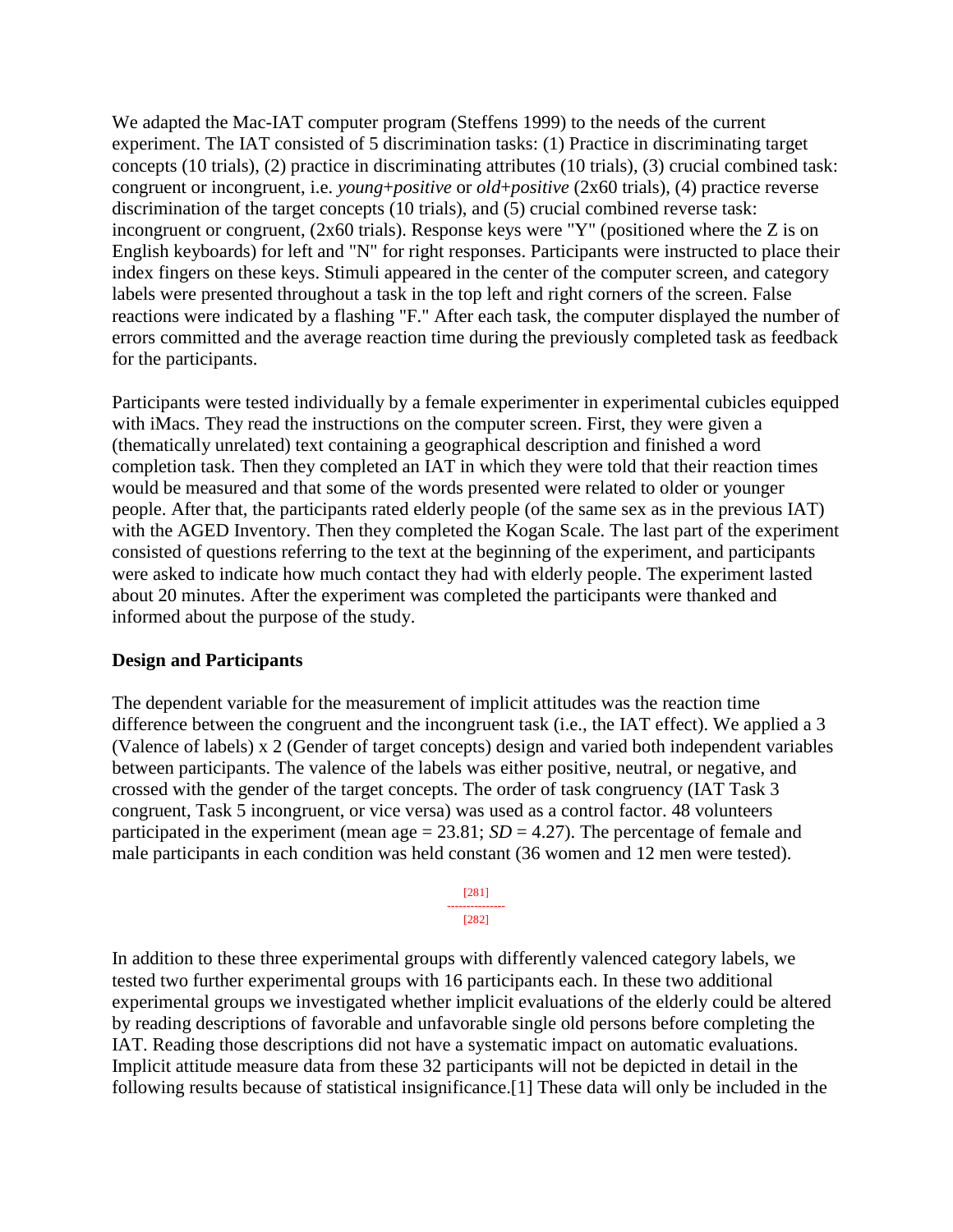correlational analyses resulting in a total of  $N = 80$  participants (60 women and 20 men; mean  $age = 24.3 \text{ years}; SD = 5.38.$ 

Dependent variables for explicit attitude measures comprised the AGED Inventory and the Kogan Scale. The gender of the target concepts was only varied in the AGED Inventory.

# **RESULTS**

## **Implicit Attitudes**

The first two trials in each IAT task were excluded from analysis because of their typically prolonged response latency. Additionally, response latencies from incorrect classifications were not considered. Because a logarithmic transformation yielded a better approximation to the normal distribution all statistical analyses were carried out with transformed data. All significance tests were conducted with  $p < .05$ . Individual *p*-values will not be presented in further results. We used Eta-square as an indicator of effect size (Cohen 1977).

A preliminary analysis with a paired samples *t*-test revealed that participants reacted considerably slower in the incongruent (i.e., *old*+*positive*) than in the congruent (i.e., *old*+*negative*) task,  $t(47) = -7.00$ ; Eta-square = .51. To simplify the following presentations, further analyses were conducted with the differences between the mean response latencies (i.e., the IAT effect).

A 3x2x2 analysis of the IAT effect with the factors "Valence of labels," "Gender of target concepts," and "Order of task congruence" yielded the expected main effect of label valence,  $F(2,36) = 5.47$ , Eta-square = .23. That is, the label valence highly influenced the automatic evaluation of the elderly. A Scheffé-test confirmed that positive labels led to a smaller IAT effect than negative or neutral labels. This is illustrated in Figure 2 with error bars reflecting the standard error of means. The IAT effects in the neutral and the negative conditions did not differ. Even though the IAT effect in the positive label condition was diminished, a one-sample *t*-test revealed that the effect was significantly larger than zero,  $t(15) = 2.44$ , Eta-square = .28. Hence, the *old*+*negative* association could not be eliminated or reversed by labeling elderly people "good granny" or "good grandpa." No other main effects or interactions reached significance (all *F* values  $\lt$  3.93). The main effect "Gender of target concepts" remained insignificant,  $F(1,36)$   $\lt$ 1.

> [282] --------------- [283]

**Figure 2**: IAT effects in ms for each Label Condition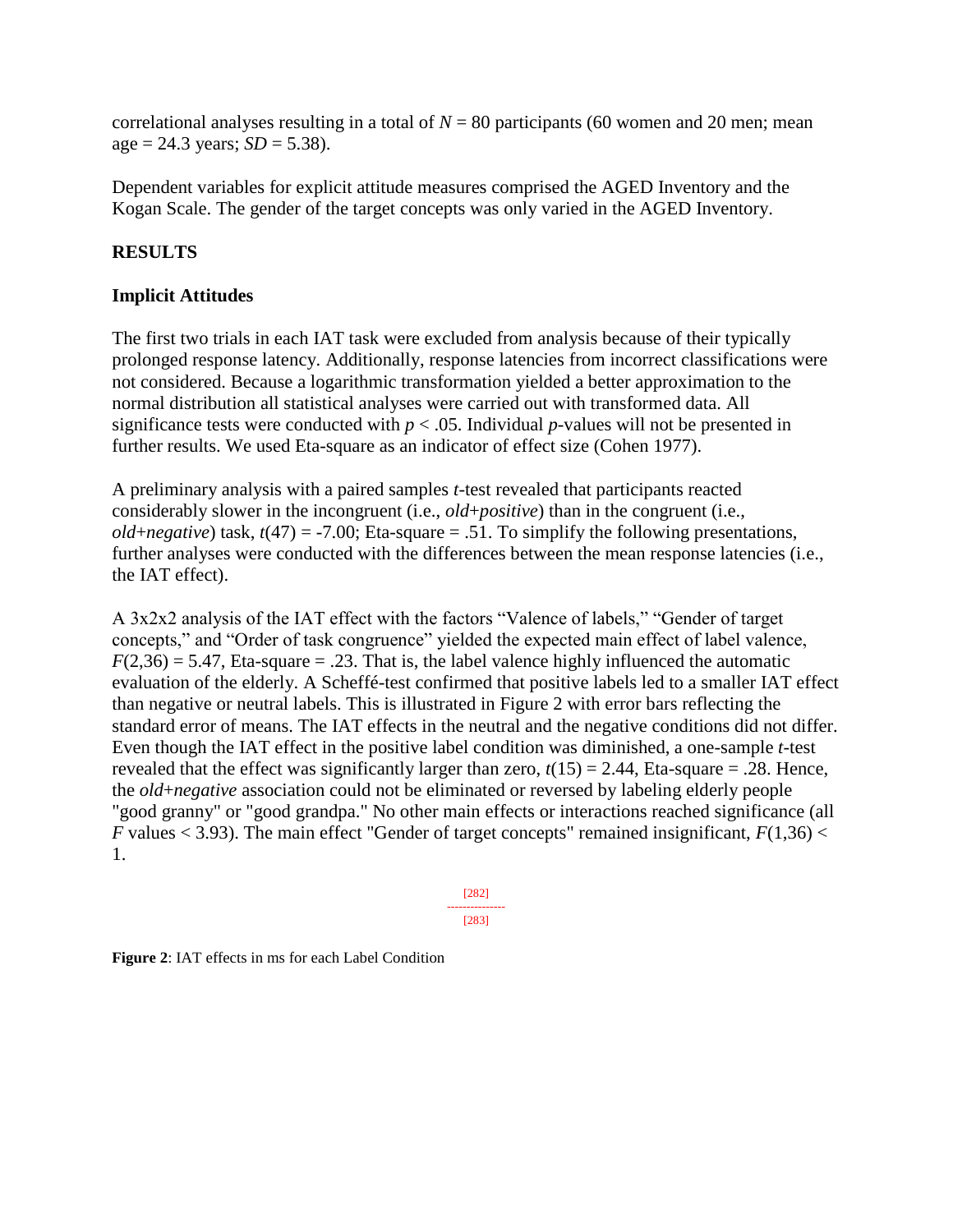

[283] --------------- [284]

#### **Explicit Attitudes**

#### *AGED Inventory*

In a preliminary analysis, we tested whether the four-dimensional structure of the AGED Inventory could be replicated in our sample. A confirmatory factor analysis by way of structural equation modeling could not demonstrate the postulated factor structure. Models with two orthogonal factors fit neither the evaluative items ( $N = 80$ ; Chi-square = 123.8;  $df = 77$ ,  $p = .00$ ; GFI = .83; AGFI = .76) nor the descriptive items ( $N = 80$ ; Chi-square = 122.61;  $df = 77$ ;  $p = .00$ ;  $GFI = .85$ ;  $AGFI = .80$ ). Furthermore, it was not possible to obtain individual factors for youth and age while applying the confirmatory factor analysis to all 28 items simultaneously  $(N = 80;$ Chi-square = 586.85;  $df = 350$ ;  $p = .00$ ; GFI = .70; AGFI = .64).<sup>[2]</sup> In addition, the internal consistencies of the four single scales were rather low (Cronbach's alpha between .61 and .77). Thus, the overall mean score of the AGED Inventory was used as a dependent measure (Cronbach's alpha = .86). Furthermore, we eliminated the possibility that the different IAT conditions result in carry-over effects on the AGED Inventory. A 5 (Experimental condition) x 2 (Gender of target concepts) ANOVA with 80 participants showed only a significant main effect of target gender, with women being judged more positively than men,  $F(1,70) = 4.43$ ; Etasquare  $= .06$  (all other *F* values  $< 1.1$ ). Thus, the experimental conditions of the previous task did not show an impact. The factor "Gender of target concepts" was varied in the AGED Inventory. The left half of Figure 3 shows scores reached with the AGED Inventory, divided by target gender categories. Higher scores indicate more favorable ratings. Error bars reflect standard errors of means.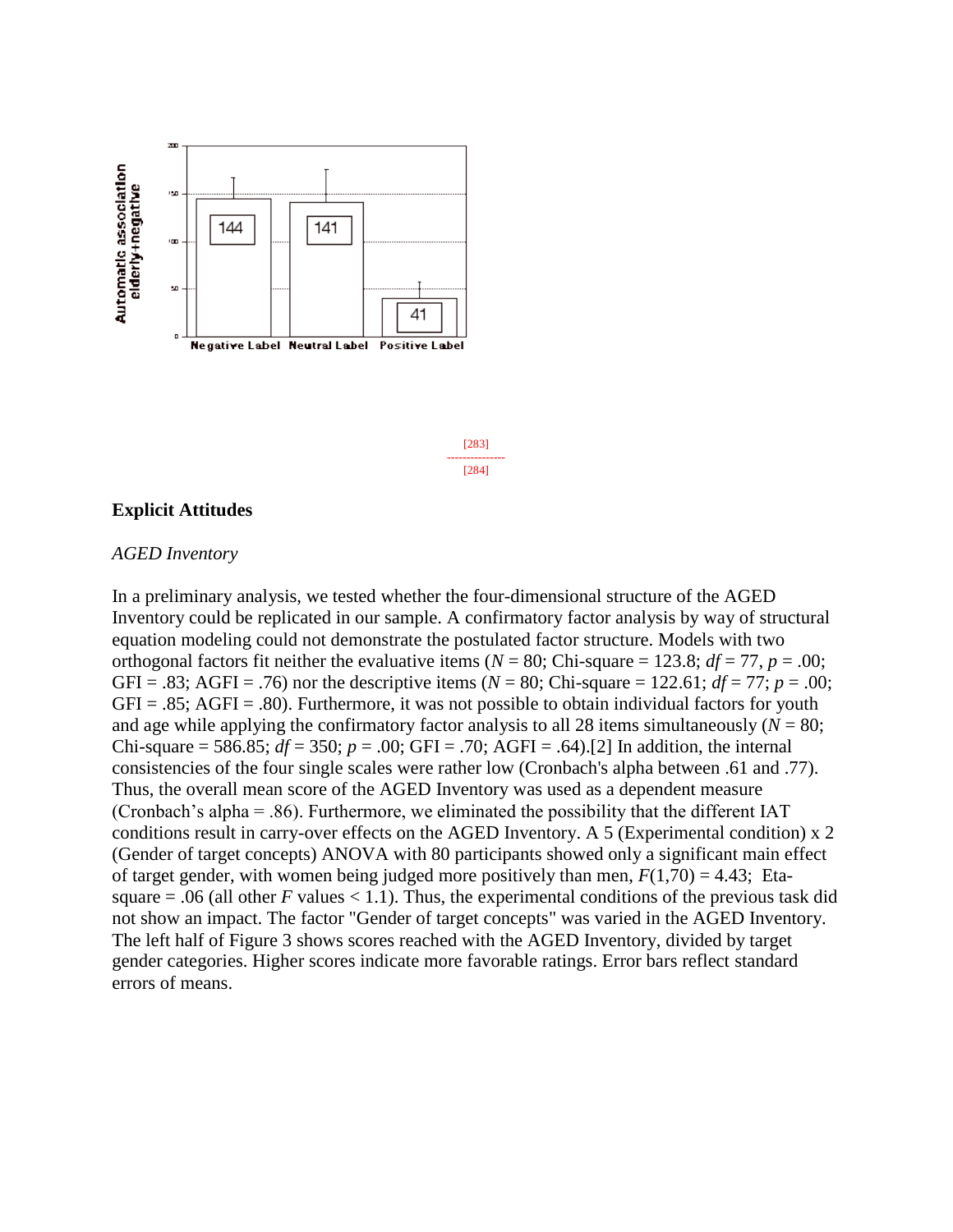**Figure 3**: Explicit Attitude Ratings of the Elderly



## *Kogan Scale*

The Kogan Scale assesses attitudes toward the elderly in general. It is a one-dimensional measurement tool so that an attitude index was computed as an overall mean of all 34 items (Cronbach's alpha = .86). Values range between 1 and 7, with higher scores indicating more positive attitudes. Participants showed an overall mean of 4.55 (*SD* = .61; *N* = 80). Comparing the ratings on the positively vs. the negatively poled items, a *t*-test for paired samples revealed that participants scored higher on the negatively poled than the positively poled items,  $t(79) =$ 3.27, Eta-square = .12. In short, participants contradicted ageist statements more strongly than they agreed to pro-age statements.

Overall, participants who dealt with elderly women in the IAT and the AGED Inventory rated elderly people more positively on the Kogan Scale than participants who dealt with elderly men. This carry-over effect shown in Figure 3 was confirmed in a one-tailed *t*-test for independent samples,  $t(78) = 1.82$ ; Eta-square = .04.

## **Relations between the Implicit and the Explicit Measures**

In order to control for influential experimental factors the z-values of the IAT effect were computed for each of the five groups of the factor "Experimental condition." For the AGED Inventory, z-values were computed for each group of the factor "Gender of target concepts." This procedure eliminated differences in the means and the standard deviations between the cells caused by the experimental factors. Other factors or interactions did not reach significance.

As Table 1 shows, the AGED Inventory was uncorrelated with the IAT scores. However, there was a significant correlation between the Kogan Scale and the IAT effect in the expected direction. The AGED Inventory and the Kogan Scale were highly correlated.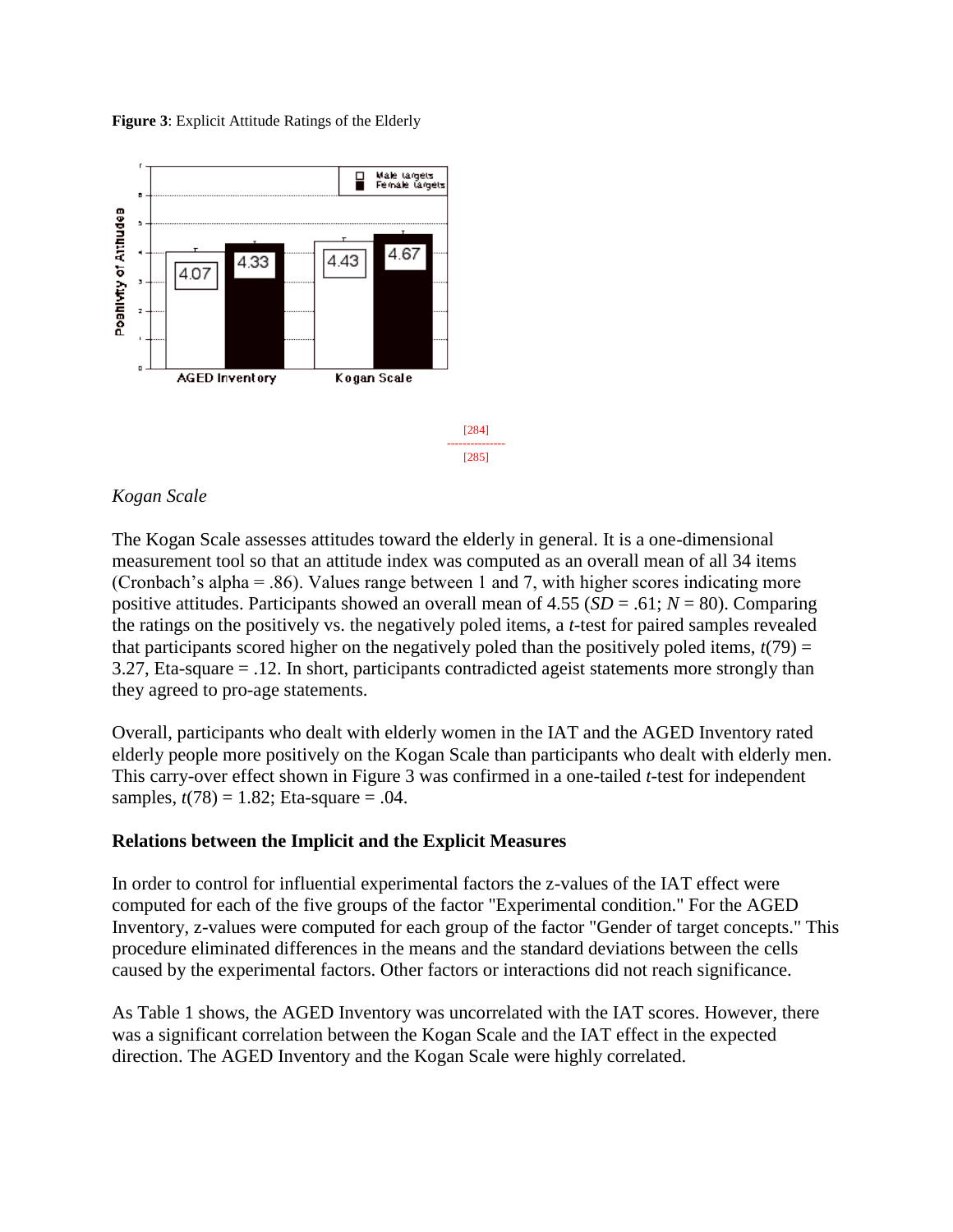| Measure               | <b>IAT Effect</b> | <b>AGED</b> | Kogan      | Contact |
|-----------------------|-------------------|-------------|------------|---------|
|                       |                   | Inventory   | Scale      |         |
| <b>IAT Effect</b>     | $M = .05$         | .04         | $-.20$     | .14     |
|                       | $SD = .06$        |             |            |         |
|                       | $N = 80$          |             |            |         |
| <b>AGED</b> Inventory |                   | $M = 4.2$   | .57        | $-.26$  |
|                       |                   | $SD = .56$  |            |         |
|                       |                   | $N = 80$    |            |         |
| Kogan Scale           |                   |             | $M = 4.55$ | $-.10$  |

**Table 1.** Correlations between the Implicit and Explicit Measures, Controlling for Experimental Condition in the IAT and for Target Gender in the AGED Inventory  $(N = 80)$ 

Notes: Significant correlations are printed in bold. In our experimental design assessing the label influence  $(N = 48)$ , we obtained a mean IAT effect of .06 (*SD* = .06).

 $\text{Constant} = 3$ 

 $SD = .61$  $N = 80$ 

 $N = 80$ 

Participants were asked to indicate their contact frequency with elderly people on a six-point rating scale from  $1 =$  "very often" to  $6 =$  "no contact" (median = 3). Spearman correlation coefficients were computed between the contact rating and the implicit and explicit attitude measures. As Table 1 shows, the only significant correlation was observed between the contact variable and the AGED Inventory.

# **DISCUSSION**

Implicit evaluations of the elderly were negative compared to those of the young, independent of the to-be-evaluated subgroup of the elderly. However, the subgroup valence showed a strong influence on the degree of negativity. A positive subgroup of the elderly led to a less negative evaluation. Under this condition, classifying *old* together with *positive* was apparently not much more difficult than classifying *old* with *negative*. Whether a negative subgroup or the elderly in general were to be evaluated did not influence the negativity of evaluations.

On the one hand, it does not seem to be so surprising that a group explicitly presented as "good" (e.g., "good grandpa") is more easily mapped with "positive" than a related group presented in a neutral way (e.g., "elderly man"). However, it is notable that even in the IATs with very favored subgroups of elderly people the *young*+*positive* association was significantly above zero. Thus, the basic association *old*+*negative* appeared to be stronger than the influence of favorable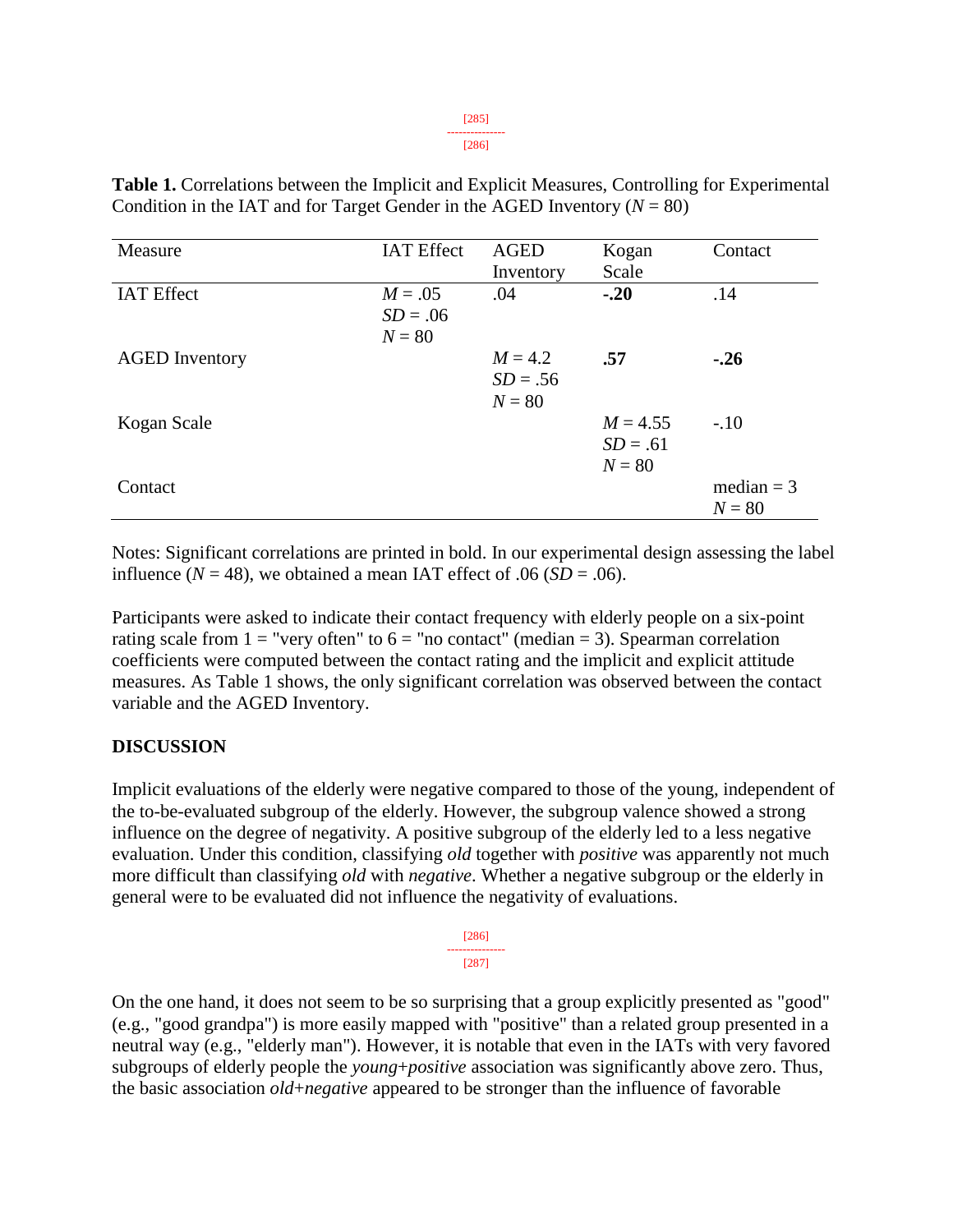category labels for the elderly. This finding does not contradict previous results that positive subgroups of the elderly may obtain clearly positive (explicit) ratings (Hummert 1990). The IAT measures the relative preference of *young* vs. *old*, and we found that even positive subgroups of the elderly were judged more negatively than the (neutral) young reference group.

Similar results were obtained in other studies manipulating automatic youth preference with the IAT (Dasgupta and Greenwald 2001; Rothermund and Wentura 2001). For example, the exposure to descriptions of favorable elderly and unfavorable young people in an ostensibly unrelated knowledge task led to a substantially smaller age bias effect than exposure to descriptions of unfavorable elderly and favorable young people (Dasgupta and Greenwald 2001). Nevertheless, having dealt with positive elderly and negative young examples could not override the age bias in the IAT, classifying *young* with *positive* and *old* with *negative* still remained easier than classifying *young* with *negative* and *old* with *positive*.

It is also remarkable that the elderly in general were evaluated as negatively as a negative subgroup. In this sense, it could be that the IAT effect has reached the highest extreme with the neutral category labels. This can be interpreted as another indicator for the generally negative associations of the concept "elderly" which can hardly be increased in negativity. However, results of two questionnaires assessing explicit judgements, the AGED Inventory and the Kogan Scale, stood in sharp contrast to the negative automatic evaluation of the elderly in general. Both questionnaires showed predominantly neutral attitudes. These findings stress the importance of implicit attitude measures which are not affected by social desirability concerns or personal standards. These generally negative automatic appraisals are in line with past findings revealing the implicit age bias to be much larger than the explicit one (Nosek, Banaji, and Greenwald 2002).

From a methodological point of view concerning the processes underlying the IAT, the present experiment demonstrated the influence of the subgroup valence on attitudes. Categorizing identical stimuli with differently valenced labels had a great impact on the IAT effect. Importantly, the average valence of the two stimulus groups representing young or old was matched, with negatively and positively valenced terms in each stimulus set (e.g., wisdom, hearing aid). This implies that stimuli within one category do not need to be consistent for an IAT effect to occur, and differences in the label valences are sufficient to produce and influence the size of the IAT effect. This stresses the importance of the labels for the IAT effect and is in line with our previous findings that the label representation is crucial for the IAT effect, and more important than the stimuli (Steffens, Jelenec, Anheuser, Goergens, Hülsebusch, Lichau, and Still 2002; Steffens and Plewe 2001).

> [287] --------------- [288]

Our data do not support the notion that implicit preferences for young to elderly women and young to elderly men differ. Compared with their younger counterparts, elderly women were not judged more negatively than elderly men. In this sense no effects corresponding to a "double standard of aging" could be found. In the AGED Inventory, elderly women even obtained more favorable ratings than elderly men. There was an unexpected carry-over effect on the Kogan Scale. Activating the more liked subgroup "elderly women" in the IAT and the AGED Inventory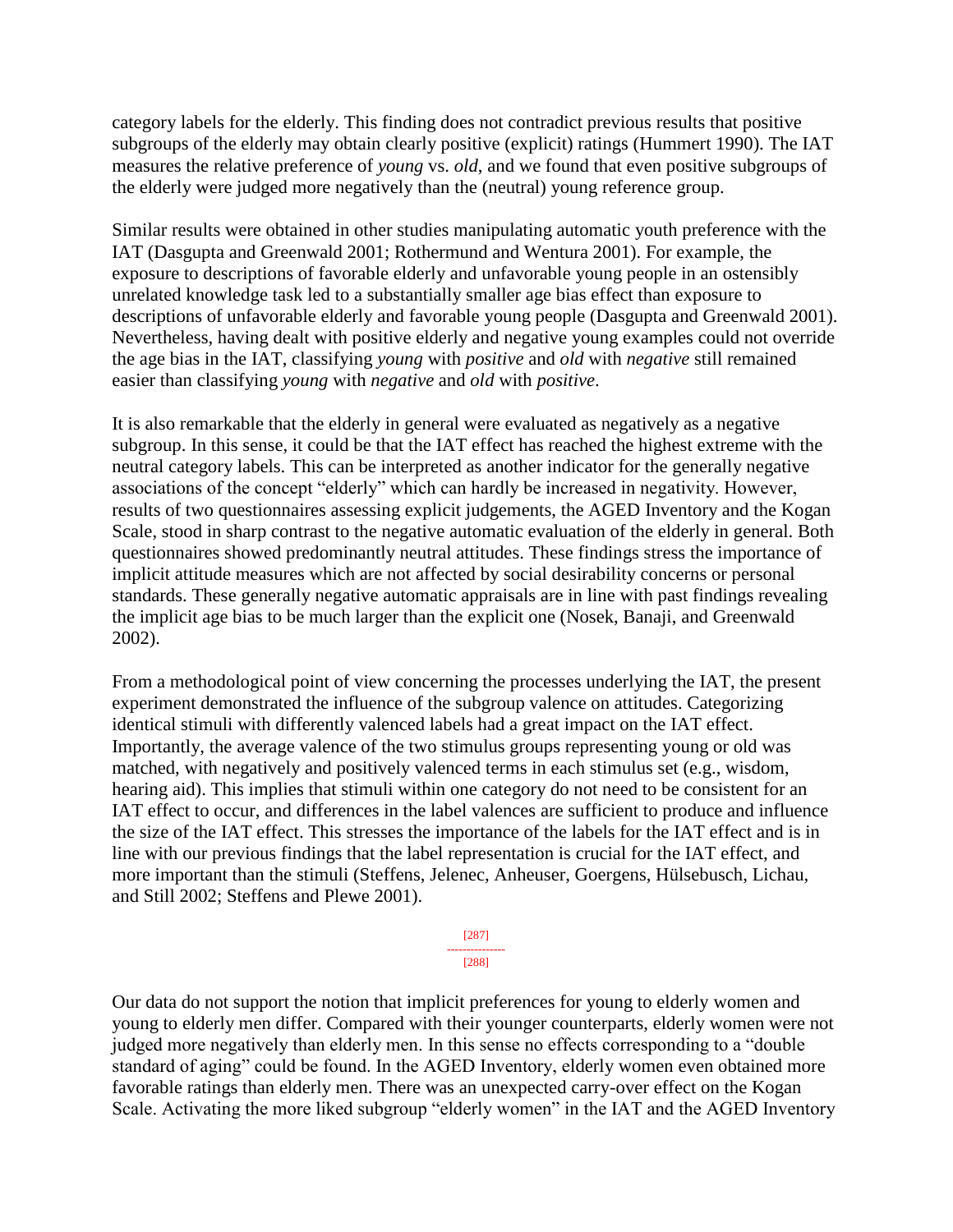produced a more favorable rating of the elderly in general in the Kogan Scale than activating the less liked group "elderly men." It seems that a priming effect has occured here. The participants were probably unaware of the influence of the IAT and the AGED Inventory. This effect deserves further investigation with more refined methods.

Relations of the explicit and implicit attitudes were not even of medium size, and the IAT was uncorrelated with our measure of contact to elderly people. This is parallel to results obtained by Rudman et al. (1999) who observed small positive relationships between explicit and implicit attitudes toward the elderly. However, the explicit measures of our study were highly correlated. It seems that our implicit and explicit attitude measures tap into distinct constructs. Another factor contributing to the small correlations with the IAT is its rather low reliability. Though internal consistencies of up to Cronbach's alpha = .93 have been reported, IAT test-retest correlations appear to be rather low ranging mainly between  $r = .4$  to  $.6$  (Steffens and Buchner in press). However, compared with other implicit attitude measures, the psychometric properties of the IAT turned out to be promising and worth improving (Bosson, Swann, and Pennebaker 2000). The fact that the IAT is sensitive to measuring attitudes toward different subgroups of the elderly is a further indicator of its validity

> [288] --------------- [289]

## **REFERENCES**

Bosson, J. K., W. B. Swann, Jr., and J. W. Pennebaker (2000). "Stalking the perfect measure of implicit self-esteem: The blind men and the elephant revisited?" *Journal of Personality and Social Psychology*, 79:631-643.

Brewer, M. B., V. Dull, and L. Lui (1981). "Perceptions of the elderly: Stereotypes as prototypes." *Journal of Personality and Social Psychology*, 41:656-670.

Brewer, M. B. and L. Lui (1984). "Categorization of the elderly by the elderly: Effects of perceiver's category membership." *Personality and Social Psychology Bulletin*, 10:585-595.

Clapham, M. M. and M. D. Fulford (1997). "Age bias in assessment center ratings." *Journal of Managerial Issues*, 9:373-387.

Cohen, J. (1977). *Statistical power analysis for the behavioral sciences*. Hillsdale, NJ, USA: Lawrence Erlbaum Associates, Inc.

Dasgupta, N. and A. G. Greenwald (2001). "On the malleability of automatic attitudes: Combating automatic prejudice with images of admired and disliked individuals." *Journal of Personality and Social Psychology*, 81:800-814.

Deutsch, F. M., C. M. Zalenski, and M. E. Clark (1986). "Is there a double standard of aging?" *Journal of Applied Social Psychology*, 16:771-785.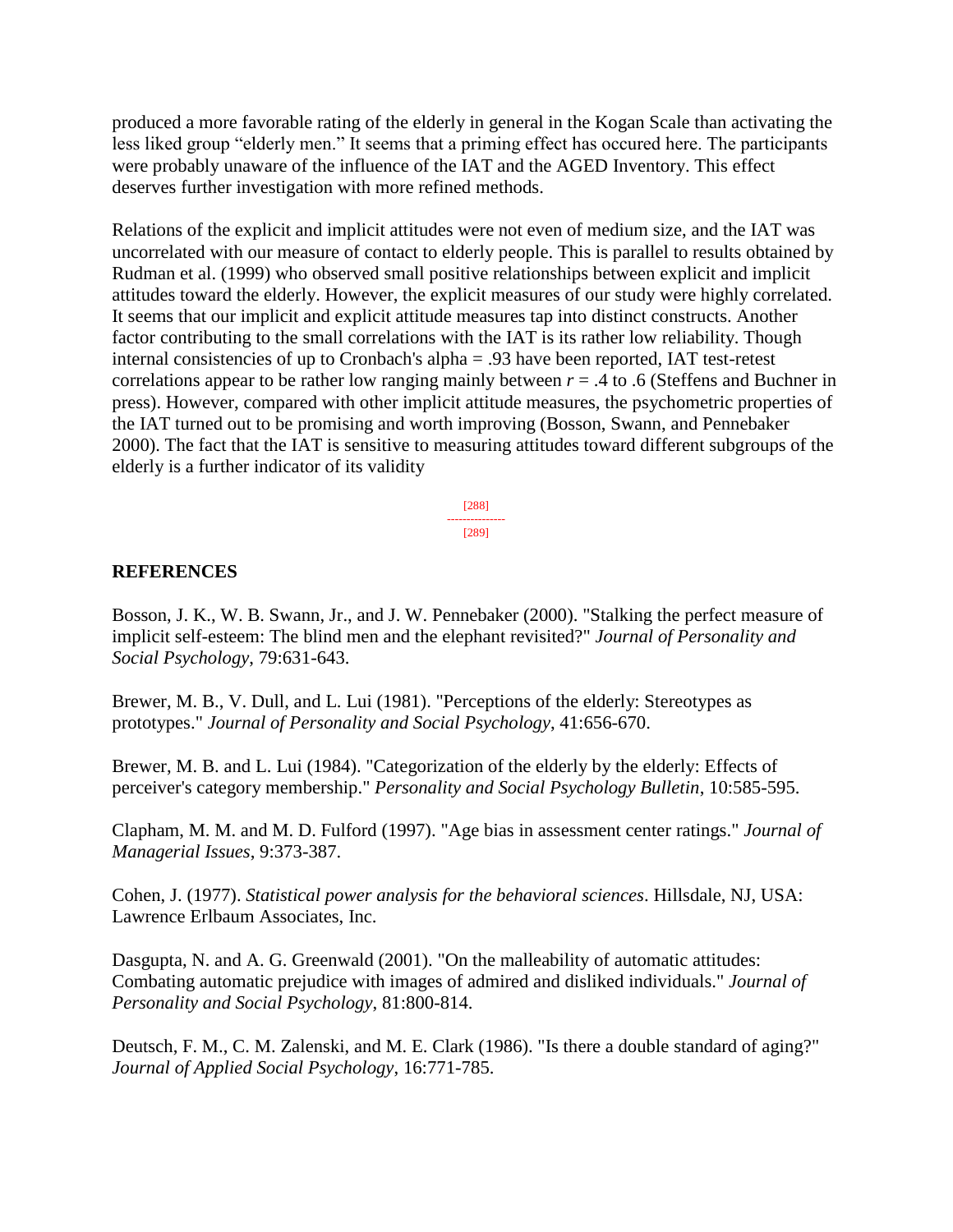Filipp, S.-H. and K. Schmidt (1995). "Mittleres und höheres Erwachsenenalter." Pp. 439-486 in *Entwicklungspsychologie*, edited by L. Montada. Weinheim: Psychologie Verlags Union.

Finkelstein, L. M., M. J. Burke, and M. S. Raju (1995). "Age discrimination in simulated employment contexts: An integrative analysis." *Journal of Applied Psychology*, 80:652-663.

Gatz, M. and C. G. Pearson (1988). "Ageism revised and the provision of psychological services." *American Psychologist*, 43:184-188.

Greenwald, A. G. and M. R. Banaji (1995). "Implicit social cognition: Attitudes, self-esteem, and stereotypes." *Psychological Review*, 102:4-27.

Greenwald, A. G., D. E. McGhee, and J. L. K. Schwartz (1998). "Measuring individual differences in implicit cognition: The Implicit Association Test." *Journal of Personality and Social Psychology*, 74:1464-1480.

Hamilton, D. L. and J. W. Sherman (1994). "Stereotypes." Pp. 1-68 in *Handbook of social cognition, Vol. 1: Basic processes*, edited by T. K. Srull. Hillsdale, NJ, USA: Lawrence Erlbaum Associates, Inc.

Hummert, M. L. (1990). "Multiple stereotypes of elderly and young adults: A comparison of structure and evaluations." *Psychology and Aging*, 5:182-193.

> [289] --------------- [290]

Hummert, M. L., T. A. Garstka, J. L. Shaner, and S. Strahm (1994). "Stereotypes of the elderly held by young, middle-aged, and elderly adults." *Journals of Gerontology*, 49:240-249.

James, J. W. and W. E. Haley (1995). "Age and health bias in practicing clinical psychologists." *Psychology and Aging*, 10:610-616.

Judd, C. M., B. Park, C. S. Ryan, M. Brauer, and S. Kraus (1995). "Stereotypes and ethnocentrism: Diverging interethnic perceptions of African American and White American youth." *Journal of Personality and Social Psychology*, 69:460-481.

Kite, M. E. and B. T. Johnson (1988). "Attitudes toward older and younger adults: A metaanalysis." *Psychology and Aging*, 3:233-244.

Knox, V. J., W. L. Gekoski, and L. E. Kelly (1995). "The Age Group Evaluation and Description (AGED) Inventory: A new instrument for assessing stereotypes of and attitudes toward age groups." *International Journal of Aging and Human Development*, 40:31-55.

Kogan, N. (1961). "Attitudes toward old people: The development of a scale and an examination of correlates." *Journal of Abnormal and Social Psychology*, 62:44-54.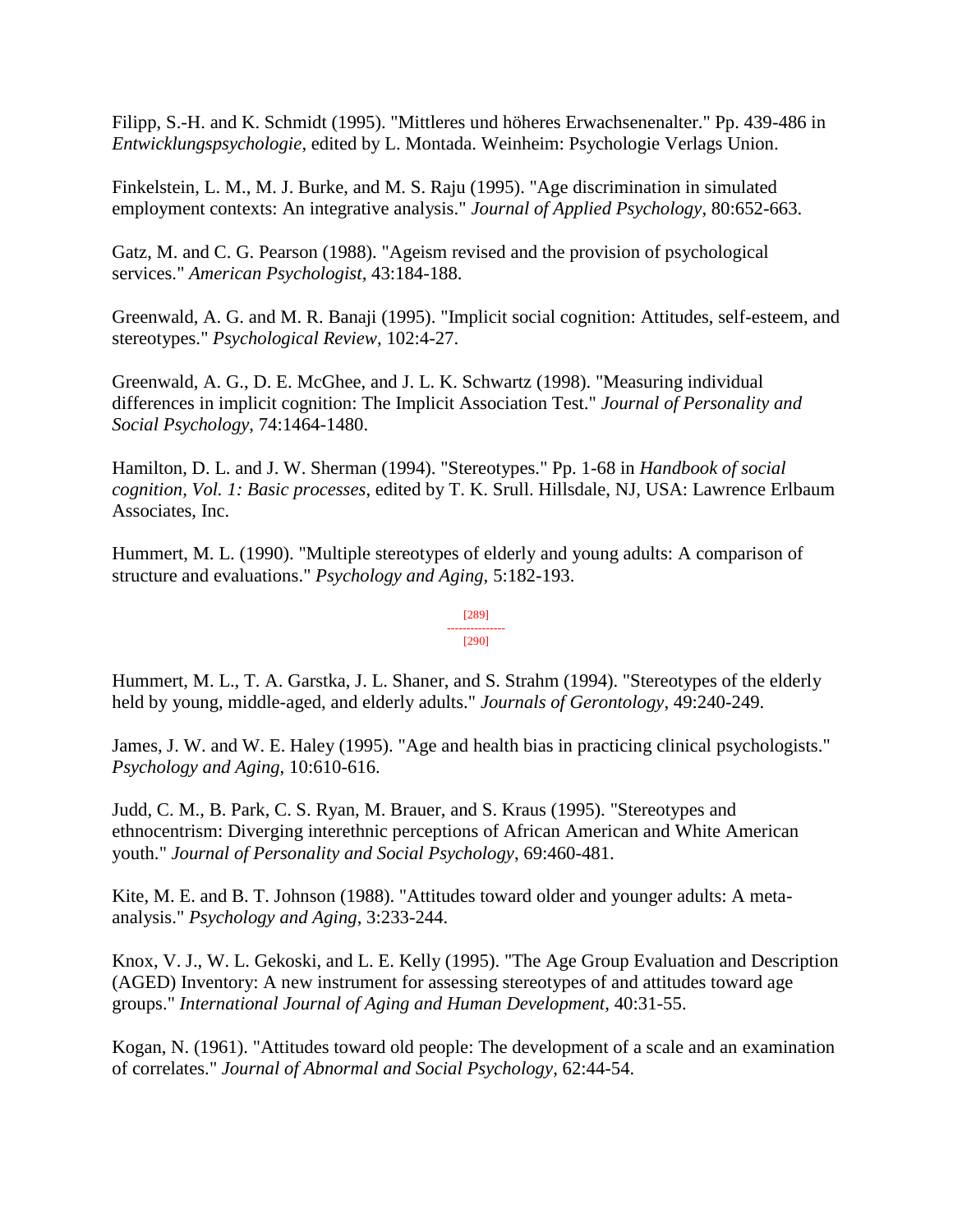Kogan, N. (1974). "Categorizing and conceptualizing styles in younger and older adults." *Human Development*, 17:218-230.

Nisbett, R. E. and T. D. Wilson (1977). "Telling more than we can know: Verbal reports on mental processes." *Psychological Review*, 84:231-259.

Nosek, B. A., M. Banaji, and A. G. Greenwald (2002). "Harvesting implicit group attitudes and beliefs from a demonstration web site." *Group Dynamics*, 6:101-115.

Perdue, C. W. and M. B. Gurtman (1990). "Evidence for the automaticity of ageism." *Journal of Experimental Social Psychology*, 26:199-216.

Rothermund, K. and D. Wentura (2001). "Figure-ground asymmetries in the Implicit Association Test (IAT)." *Zeitschrift fuer Experimentelle Psychologie*, 48:94-106.

Rudman, L. A. and P. Glick (2001). "Prescriptive gender stereotypes and backlash toward agentic women." *Journal of Social Issues*, 57:743-762.

> [290] --------------- [291]

Rudman, L. A., A. G. Greenwald, D. S. Mellott, and J. L. K. Schwartz (1999). "Measuring the automatic components of prejudice: Flexibility and generality of the Implicit Association Test." *Social Cognition*, 17:437-465.

Schmidt, D. F. and S. M. Boland (1986). "Structure of perceptions of older adults: Evidence for multiple stereotypes." *Psychology and Aging*, 1:255-260.

Scogin, F. and L. McElreath (1994). "Efficacy of psychosocial treatments for geriatric depression: A quantitative review." *Journal of Consulting and Clinical Psychology*, 62:69-73.

Steffens, M. C. (1999). "Mac-IAT." Trier: Universität Trier.

Steffens, M. C. (2002). "Faking implicit and explicit personality tests." *Manuscript submitted for publication*.

Steffens, M. C. and A. Buchner (in press). "Implicit Association Test: Separating Transsituationally Stable and Variable Components of Attitudes toward Gay Men." *Experimental Psychology*.

Steffens, M. C., A. Günster, and B. Mehl (2001). "Feminization of management and backlash against agentic women: A replication in Germany?" Invited presentation, Psychology Department, Rutgers University, Piscataway, NJ, USA.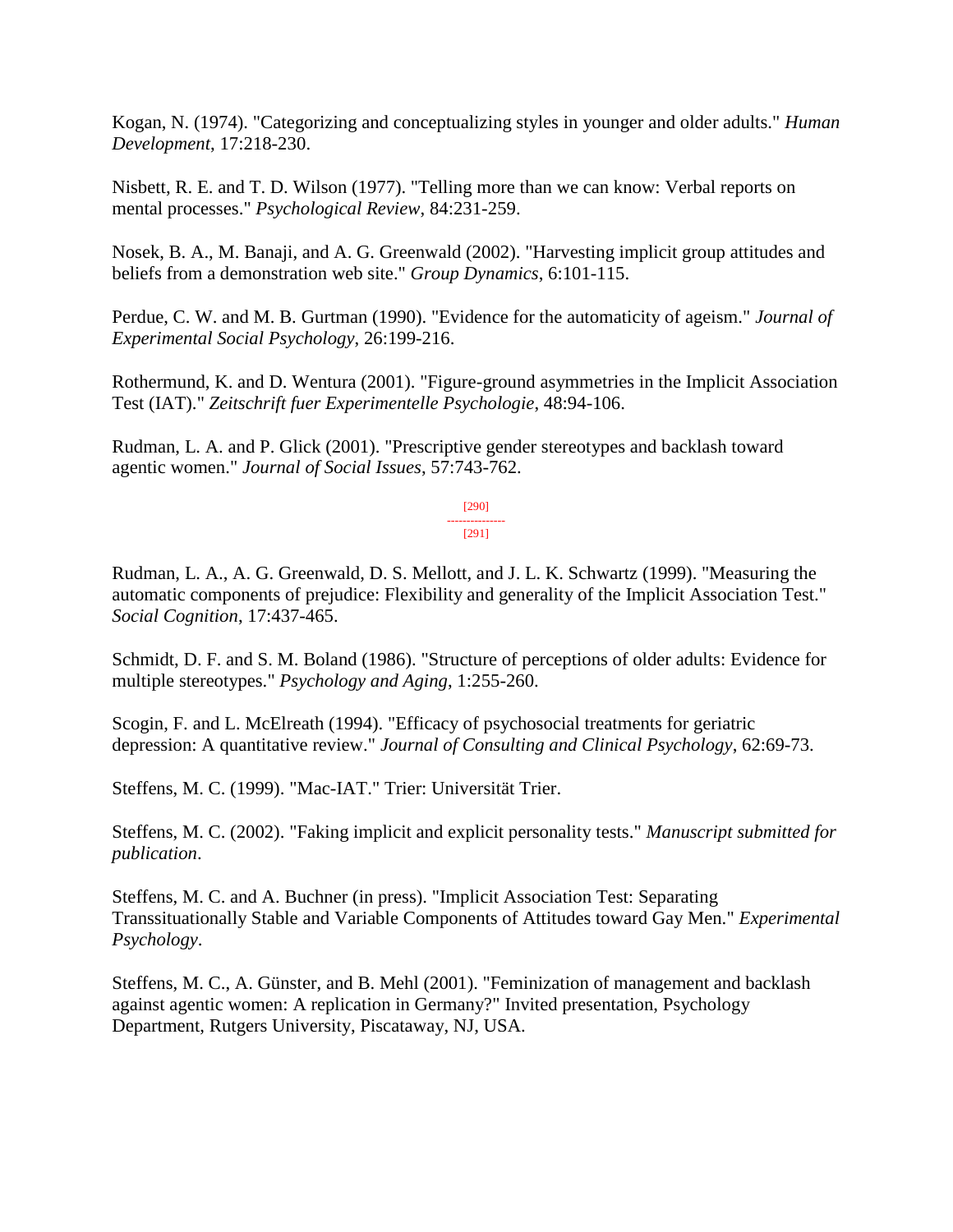Steffens, M. C., P. Jelenec, J. Anheuser, N. K. Goergens, T. Hülsebusch, J. Lichau, and Y. Still (2002). "Automatically evaluating individuals and groups: A two-factor model of reaction time differences in the Implicit Associations Test." *Manuscript submitted for publication*.

Steffens, M. C. and I. Plewe (2001). "Items' cross-category associations as a confounding factor in the Implicit Association Test." *Zeitschrift für Experimentelle Psychologie*, 48:123-134.

Swim, J. K., K. J. Aikin, W. S. Hall, and B. A. Hunter (1995). "Sexism and racism: Oldfashioned and modern prejudices." *Journal of Personality and Social Psychology*, 68:199-214.

Teachman, B. A., A. P. Gregg, and S. R. Woody (2001). "Implicit associations for fear-relevant stimuli among individuals with snake and spider fears." *Journal of Abnormal Psychology*, 110:226-235.

Wilson, T. D., S. Lindsey, and T. Y. Schooler (2000). "A model of dual attitudes." *Psychological Review*, 107:101-126.

Wittenbrink, B., C. M. Judd, and B. Park (1997). "Evidence for racial prejudice at the implicit level and its relationship with questionnaire measures." *Journal of Personality and Social Psychology*, 72:262-274.

> [291] --------------- [292]

# **AUTHORS' NOTE**

We would like to thank Erin Marie Thompson for her valuable comments. Please direct all correspondence regarding this paper to:

Petra Jelenec FB I - Psychologie Universitaet Trier D-54286 Trier, Germany E-mail: [jele1301@uni-trier.de](mailto:jele1301@uni-trier.de) Phone:+49-651-201 2959

# **AUTHORS' BIOGRAPHIES**

Petra Jelenec is currently a doctoral student at the Universitaet Trier, Germany. Her main interests are research on implicit cognition, especially the automatic aspects of self concept. Email: [jele1301@uni-trier.de](mailto:jele1301@uni-trier.de)

Melanie Steffens is an assistant professor at the Universitaet Trier, Germany. Her research focusses on methodological factors concerning the measurement of implicit cognition (e.g., with the Implicit Association Test) and on memory for actions. E-mail: [steffens@uni-trier.de](mailto:steffens@uni-trier.de)